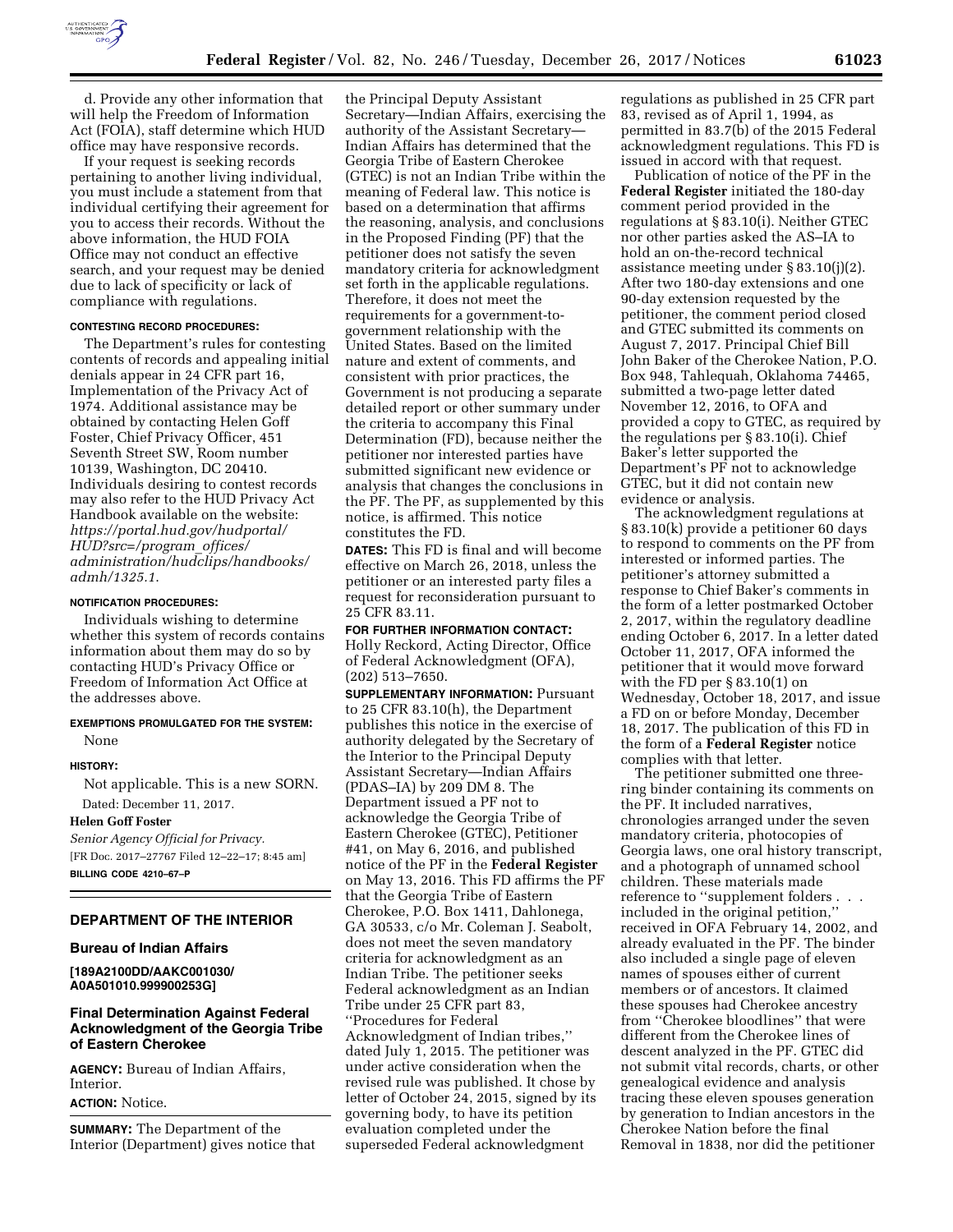include any of the living spouses on its membership list.

This FD reviews and evaluates the petitioner's comments together with the record for the PF and third party comments to determine if they change the Department's reasoning, analysis, and conclusions under §§ 83.8 and 83.7. The PF found that the petitioner did not have unambiguous previous Federal acknowledgment and did not meet criteria 83.7(a), (b), and (c). The petitioner met criteria (d), (e), (f) and (g). The petitioner's comments contain the same, similar, or related documents already in the PF record. Because the PF is posted on OFA's website and already addressed in detail most of these documents, readers should read this FD in conjunction with the PF.

The petitioner's comments raise the issue of pre-removal laws of the State of Georgia prohibiting the pre-removal Cherokee Nation from meeting in council, governing, or applying its laws within State boundaries, which Georgia considered included all of the territory simultaneously claimed by the Cherokee Nation. The Department's researchers evaluated Georgia laws pertaining to Indians, including the 1828 Act of the Georgia Assembly, which OFA sent to the petitioner during the comment period. The petitioner's leaders had told the Department's researchers during a field visit before issuing the PF and then in its September 29, 2017, comments that the Department should consider these laws, which the State repealed in 1970, as a ''mitigating factor'' when evaluating their petition. The regulations at § 83.6(e) direct the Government to take into account ''historical situations and time periods for which evidence is demonstrably limited or not available'' and the ''limitations inherent in demonstrating the historical existence of community and political influence or authority.'' Some evidence—war, illiteracy, discrimination, and, as in this case, hostile actions by States and localities may hinder interactions and limit documentation, causing fluctuations in activity or documentation. Gasoline costs during the Great Depression and rationing during WWII, for example, limited some petitioners from meeting, but after the war, interactions became common again, and petitioners affected by such events have been acknowledged (*see* Cowlitz Indian Tribe). For purposes of evaluating the available evidence for purposes of continuous existence, there is a difference, however, between fluctuations in available evidence and activity over time, and both the absence of evidence for extended periods or the cessation of activity over time—in this

case for more than 170 years. Here, the Department does not find a fluctuation because the period of inactivity was so long and the petitioner fundamentally represents a newly created descendant organization. Even after the law's repeal in 1970, GTEC did not provide sufficient evidence to meet all seven criteria.

After considering the petitioner's comments, the Department concludes that the materials submitted for the FD are essentially the same as those the petitioner provided previously and do not alter the overall conclusions of the PF. Even considering limitations in providing historical evidence, and taking into account the State laws, the Department concludes that at no time from 1838 to the present does the evidence demonstrate that GTEC formed a community distinct from non-Indians, established an autonomous governing entity, or had contemporary external identifications as an Indian entity. Thus, the petitioner does not meet the requirements for acknowledgment as an Indian Tribe under the regulations. This FD affirms the PF.

*Unambiguous Previous Federal Acknowledgment:* Previous Federal acknowledgment means ''action by the Federal Government clearly premised on identification of a tribal political entity and indicating clearly the recognition of a relationship between that entity and the United States'' (§ 83.1). Such unambiguous Federal acknowledgment must be demonstrated through substantial evidence. (§ 83.8(a)). This FD finds that evidence in the record does not show that the Federal Government took action clearly indicative of recognition of a political relationship between the United States and the petitioner as an Indian Tribe at any time.

The PF found that the petitioner's ancestors ''separated'' individually from the Cherokee ''Nation when they did not remove with it.'' It also found that the petitioner is not ''the same tribe that treated with the United States and was removed in 1838 and is still a federally recognized tribe.'' In its response, GTEC did not submit new evidence that GTEC's ancestors—largely a single extended family known as the ''Davises''—with other Cherokee Indians, who did not remove, evolved from the Cherokee Nation since 1838 to become GTEC. The PF advised the petitioner to demonstrate that ''it has evolved as a group out of the Cherokee Nation after 1838'' in order to be evaluated under § 83.8. The petitioner did not submit such evidence. It submitted a new list of eleven spouses either of members or of ancestors, whom

the petitioner claims were Cherokee in its response to the PF. However, it did not demonstrate that they were descendants of Cherokee Indians who formed a distinct Cherokee entity in Georgia with the petitioner's ancestors from 1838 to the present. Thus, the petitioner has not demonstrated that it is either a continuation of the recognized Cherokee Nation or a portion of the Cherokee Nation that has evolved and existed continuously since the Cherokee Removal, as required by § 83.8 of the 1994 regulations. Moreover, there is no evidence that the United States has ever unambiguously acknowledged the petitioner, any of its individual ancestors, or the Davis family, as a distinct tribal entity at any time. The reasoning, analysis, and conclusions pertaining to previous acknowledgment under § 83.8 in the PF are affirmed. Because this FD finds that the Petitioner did not provide substantial evidence that demonstrates unambiguous previous Federal acknowledgment as an Indian Tribe, the provisions of § 83.8(d) do not modify the requirements of the mandatory acknowledgment criteria 83.7(a) through (c).

*Historical Indian Tribe:* The PF maintains that the historical Indian Tribe for this finding is the Cherokee Nation as it existed before 1838. The Department's analysis finds that the petitioner does not represent an entity existing within the Cherokee Nation that evolved over time to form a distinct Cherokee community in Georgia. There is also a lack of evidence showing the existence of a separate Cherokee entity in northern Georgia, or an Indian entity composed of the petitioner's ancestors. Therefore, the historical Indian Tribe remains the Cherokee Nation as it existed before 1838.

The petitioner's Indian ancestors and more than 90 percent of its members represent a multi-generation extended family founded in 1808 at the marriage of Cherokee ancestor Rachel Martin to non-Indian Daniel Davis. Their descendants, who self-identified as ''the Davises'' or ''the Family,'' resided in a part of the historical territory of the Cherokee Nation, now Lumpkin County, Georgia, before 1838. Rachel Martin and her ten children were citizens of the Cherokee Nation in Georgia, and Daniel Davis held a special status as her spouse. The PF found that GTEC's ancestors interacted before 1838 with politically influential Cherokee families, who formed a political network that advanced their interests within the Cherokee Nation. After the Removal, 22 Cherokee families stayed in Lumpkin County and nearby areas but did not form a Cherokee community with the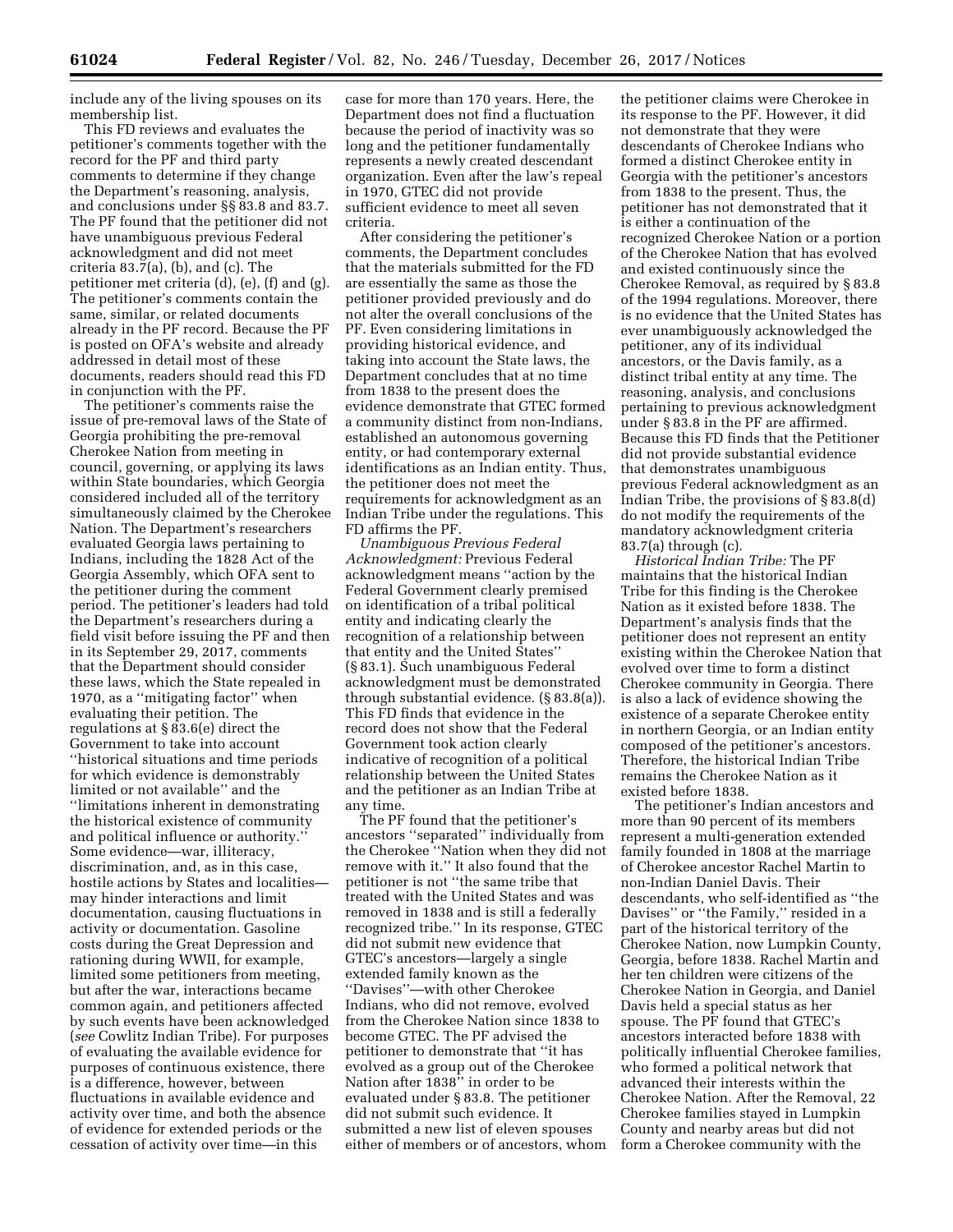Davises nor establish a political organization comprising Cherokee still in Georgia. Instead, GTEC's Davis ancestors lived in a rural neighborhood with non-Indians, with whom they interacted and often married. These Davises viewed their non-Indian inlaws, in-laws' families, and neighbors as part of their community. All attended the same churches and schools, and were buried in the same cemeteries. GTEC names the same Davis family heads as GTEC leaders from 1838 to the present as it had identified for the PF and describes their political activities as sheriff, running for political office, voting in a district block, and dealing with moonshiners—in the wider community. The Davises were not distinct socially or politically from non-Indian neighbors or in-laws. A much smaller portion of the membership about 8 percent—trace their Cherokee ancestry only from Pinkney Howell, who resided in the Cherokee Nation before the Removal, but did not remove. Evidence shows that these descendants of Howell participated in neighborhood activities, which included the Davises and non-Indians, and are enrolled in the petitioner.

Criterion 83.7(a) requires that external observers have identified the petitioner as an American Indian entity on a substantially continuous basis since 1900. The petitioner does not present new material in its response to the PF; it simply revisits the materials already in the record. The petitioner argues that these documents ''prove that the tribe has been identified in a continuous manner'' since 1900. GTEC also contends that since Georgia law prevented its ancestors from forming an Indian community or political organization from 1838 to 1970, it could not have been identified. The petitioner believes that this legal limitation should be treated as a ''mitigating factor'' in weighing its evidence under the regulations. This argument is not persuasive, however, since shortly after Removal, ''on December 29, 1838, the Georgia legislature granted citizenship to 22 families'' of Cherokees in the State. The petitioner's ancestors, the Davises, were one of the 22 families named in this law, which allowed them and their descendants in Georgia to ''enjoy all the rights and privileges that appertain and belong to the free citizens of this State.'' Thus, the prior state laws that hindered, disabled, and harassed the Cherokee government and people, would not apply to those 22 named families that remained in the State. These Cherokees, including the petitioner's ancestors, could now enjoy

all the rights of other free citizens of Georgia and no longer had to suffer ''all disabilities heretofore imposed upon said persons of the Cherokee tribe of Indians.'' In addition, as free citizens, the State's Black codes applied previously to Indians, beginning in the early 1800s, no longer applied to these named families. Evidence is insufficient to show that any of those remaining 22 families, formed a group, even informally, following the Removal of the Nation in 1838, which external sources could have identified.

This FD finds insufficient evidence in the record of substantially continuous identifications of GTEC from 1900 to the present. Therefore, the petitioner does not meet the requirements of criterion § 83.7(a). Many of the documents submitted relate to portions of the historical Cherokee Nation's history leading up to and through the Removal era and identify Cherokee individuals on various historical lists. There are few original, contemporary documents relating to the period after 1900 as required by this criterion. Some such records identify individuals as Indian, but few contain contemporary identifications of an Indian entity in Lumpkin County, where most of the petitioner's ancestors lived, from 1900 to the present. Identifications in the record are from 1977 to 1981, and again from 1996 to 2001, but it is insufficient to satisfy criterion § 83.7(a), which requires identifications ''on a substantially continuous basis since 1900,'' and which has been interpreted as requiring an identification every tenyear period. Further, there is a lack of available evidence identifying the group even after the date it incorporated in 1977. There are many claims of lawsuits and court actions, but very little evidence was actually submitted for the record. Many of the records that may have been intended to address criterion § 83.7(a) appear to be self-identifications generated by present members of the petitioner, ''at present'' (and not since 1900 to the present), or retrospective accounts, or identifications of individual Indian descendants, and not of a group. None of these identifications are acceptable evidence under this criterion. The petitioner does not meet criterion § 83.7(a) based on evidence and analysis in the PF and this supplemental analysis addressing the evidence in the summary and response. This FD affirms the PF under criterion § 83.7(a).

The PF found that GTEC failed to meet both criteria 83.7(b) and (c). Criterion 83.7(b) requires that GTEC has been a distinct community from historical times to the present, and

criterion 83.7(c) requires that it has maintained autonomous political influence since historical times within that community. The petitioner's comments on the PF contains no new evidence or other analysis—other than its arguments concerning the effects of State laws on their social and political organization—that, when evaluated with evidence for the PF, would change the PF's conclusions on criteria 83.7(b) and (c). GTEC does not have the kinds of evidence listed in § 83.7(b), such as significant rates of in-group or patterned out-marriage rates, significant rates of informal social interaction within a distinct Indian group comprising its members, persistent group identity, or exclusive settlements, nor did it offer any suitable alternative forms of evidence that it was a distinct community. Furthermore, it does not have evidence to satisfy criterion 83.7(c), such as the group being politically autonomous and able to mobilize significant numbers of members or resources for group purposes, or a membership that considers issues acted upon or actions taken by leaders of governing bodies to be of particular importance to the membership. There is no evidence of leaders or councils allocating group resources, settling disputes, making decisions, or influencing behavior within an Indian group beyond their families.

GTEC contends that Georgia law prohibited its ancestors from forming an Indian community or political organization from the final Removal in 1838 to 1970, which should be treated as a ''mitigating factor'' in weighing its evidence under the regulations. The PF discusses in detail Georgia's hostility to the Cherokee Nation and the postremoval laws that made GTEC's Indian ancestors free and citizens of the State on a par with White citizens and removed legal barriers to participation in non-Indian society. In sum, as discussed above, these laws did not apply to the petitioner's ancestors who became citizens in 1838, and in any event were repealed in 1970. GTEC lacks evidence that its ancestors attempted to socialize or interact with the 21 other known Indian families in Georgia. There is no evidence that they formed an informal social group, church, historical society or institution that would have served as a base for a political organization of some kind. Even after 1970, when some GTEC members and others claiming Indian descent attempted to establish a formal organization, they were initially unable to identify an existing group of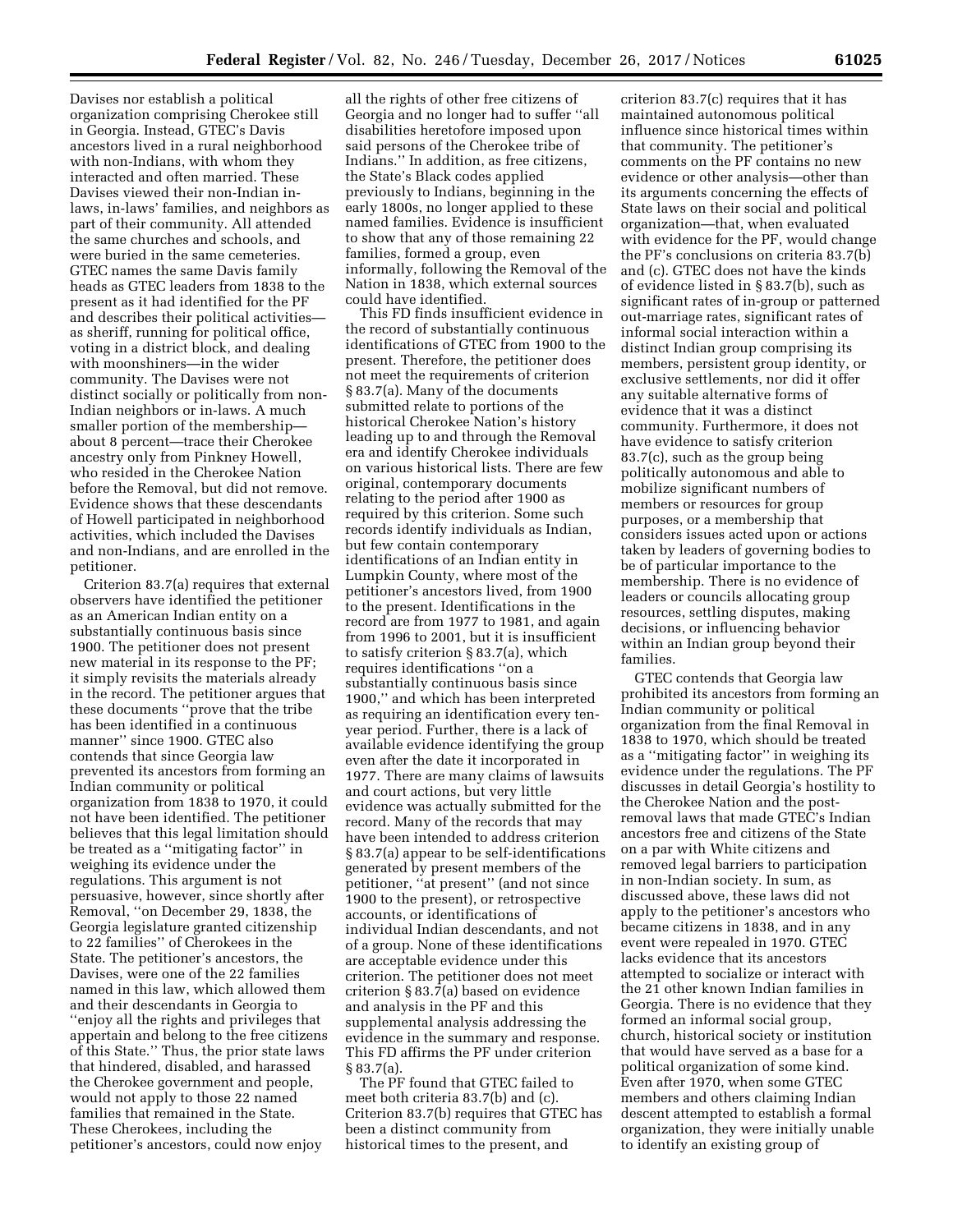Cherokee to organize. Because the record lacks evidence that its members and ancestors continuously maintained a distinct Indian community and autonomous political organization for more than 170 years including at present, it cannot meet criteria (b) or (c), even considering § 83.6.

GTEC also claims in its comments that eleven particular spouses of the Davises or Howells are also Cherokee descendants through ''families with Indian heritage'' other than Davis or Howell, but it submitted no documents showing that these individuals descend from other Indians in the Cherokee Nation before Removal. No additional Indian ancestry was found for any of these spouses. Eight of these spouses descend from the Davises or Howells, and no Indian ancestry was found for the remaining three spouses, as far as the Department could determine based on the evidence in the record. Most of these spouses, including those whom the petitioner claimed had other Indian ''blood lines,'' had ancestors who resided in the small rural community where the Davis descendants lived after 1838. If any of these spouses are living, they are not on GTEC's membership list.

GTEC describes herbal medicine, Indian-style crafts, and traditional cooking, but these activities are not based in a distinct community and often are not different from non-Indians in Georgia. GTEC also claims members maintained a named, collective Indian identity, but evidence after 1838, including oral histories and news articles, quote GTEC's ancestors and members identifying as Cherokee descendants, not as members of an existing Indian entity. GTEC submitted no evidence to show its current activities involve most of its members. The petition describes the annual picnic as a family reunion, which underscores the petitioner as an extended family, not a community. GTEC failed to show it has maintained a distinct community comprising its members and their Indian ancestors at any time after 1838 and thus does not meet criterion (b).

The PF found that the petitioner did not meet Criterion 83.7(c) from 1838 to the present. As described in more detail above in the summary of the PF, criterion (c) requires petitioners to be an autonomous political entity in which members and leaders have continuously maintained a political relationship with each other. The Indian descendants from their rural neighborhood did not form an autonomous political entity, characterized by meaningful political relationships between leaders and followers to make decisions, resolve conflicts, manage resources, cooperate

on projects, or function politically in any way. GTEC's comments did not include new documents dating between 1838 and 1925 about the churches, cemeteries, and schools in their neighborhood that would show these institutions were run by a GTEC entity. They did not submit new evidence that demonstrates autonomous political activity within any other institution or Cherokee entity.

The petitioner's comments also do not reverse the PF that found there was insufficient evidence that the petitioner's membership supports GTEC leaders or informs their actions since 1838, nor after 1970, when the State statutes the petitioner claims blocked any political activity by Indians were repealed. In 1976, the Georgia Assembly created a ''Georgia Tribe of Eastern Cherokee,'' but it was an entirely new entity that had never before existed, comprising persons claiming Cherokee descent—often without evidence proving their claims—from throughout Georgia. The legislation did not require applicants to be part of an already existing Indian entity. This State-created group was not the petitioner, although some of its original leaders would later form the petitioner, also named GTEC. As discussed in the PF, leadership in the original group in the 1970s does not show leadership in GTEC. Furthermore, the PF found that since 1980, the petitioner's named leaders have quarreled and only focused intermittently (including a more than ten-year period of inactivity) on gaining Federal acknowledgment and on combating other groups or individuals claiming to be the State-recognized entity. The evidence available on these activities was insufficient to demonstrate political influence or authority within GTEC. The petitioner did not submit new evidence that would cure deficiencies detailed in the PF. It did not submit evidence that demonstrates the petitioner maintained political influence or authority over its members, which meets criterion (c) at any time after 1838. This FD affirms the conclusions of the PF that the petitioner does not meet the requirements of criterion 83.7(c) for political authority.

Criterion 83.7(d) requires a copy of the group's present governing document, including its membership criteria. The petitioner provided evidence that satisfied the requirements of criterion 83.7(d) for the PF. This FD affirms the conclusions of the PF that the petitioner meets the requirements of Criterion 83.7(d).

Criterion (e) requires that the petitioner's membership consists of individuals who descend from a

historical Indian Tribe or from historical Indian Tribes, which combined and functioned as a single autonomous political entity. The PF found that GTEC met this criterion. The PF found that about 90 percent (413 of 458) of those persons listed on its current membership list, dated August 10, 2013, descend from the historical Indian Tribe, the Cherokee Nation as it existed before the Cherokee Removal. These members descend through Rachel Martin, a citizen of the historical Cherokee Nation before 1838, and her non-Indian husband Daniel Davis, and a small percentage descend as well or solely from Pinkney Howell, a Cherokee descendant who resided in Lumpkin County after the Removal. However, the petitioner's response did not supplement the record with evidence for the 10 percent of the current members who did not provide the necessary evidence to demonstrate their own lines of descent as the PF suggested, so the PF calculation that 90 percent (413 of 458) of those persons listed on its membership list, dated August 10, 2013, descend from the historical Cherokee Nation as it existed before the final Removal in 1838 remains unchanged.

The petitioner submitted as part of its response a list of eleven names of spouses of current members or of ancestors. None of these spouses alive in 2013 when the membership list was certified by the governing body appear on it. The petitioner claims that these spouses had possible alternate Cherokee ancestry not connected to the Davises or Howells, but the petitioner did not provide evidence demonstrating generation-by-generation descent to the Cherokee Nation before 1838. The OFA was unable to locate evidence from publically available records to demonstrate under the reasonable likelihood standard that it is more likely than not that there are any new lines of Cherokee descent in the membership based on the ancestry of these eleven individuals. This FD affirms the conclusions of the PF that the petitioner meets the requirements of criterion 83.7(e).

Criterion (f) requires that the membership of the petitioner be composed principally of persons who are not members of any federally acknowledged Indian Tribe. The PF found that 13 GTEC members were enrolled in the Cherokee Nation, a federally recognized Tribe in Oklahoma, and no members were enrolled in the Eastern Band of Cherokee Indians, a federally recognized Indian Tribe in North Carolina. Ninety-seven percent (445 of 458) of the GTEC members are